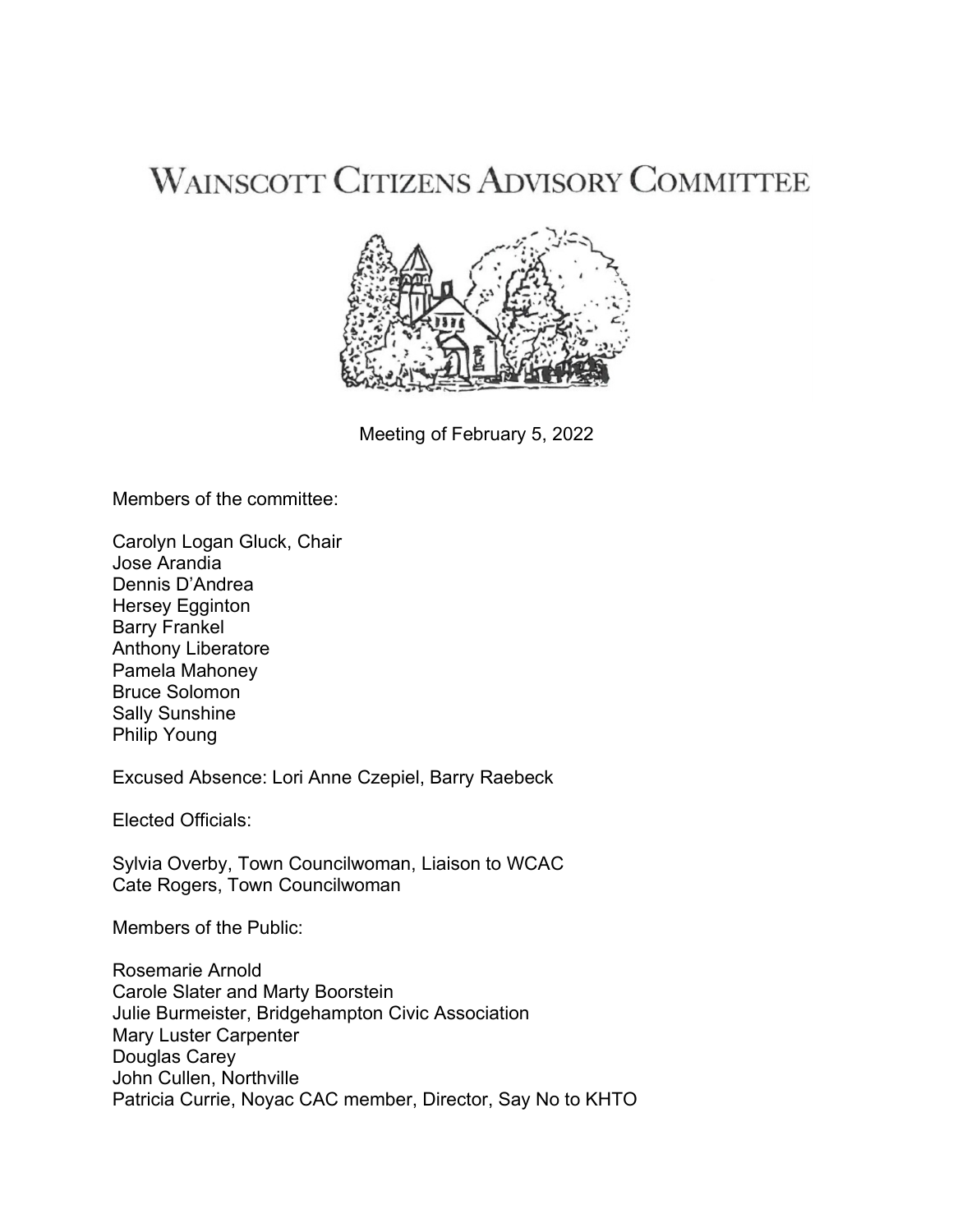Jim Daigle Franklin Davidson Sara Davison, Executive Director, Friends of Georgica Pond Foundation Gouri and Alex Edlich Virginia Edwards Lynn Cronin and Howard Fine John Finley Abigail Fleming Doreen Fox and Eric Steinhauser Alex Gertsen, Director, Airports and Ground Infrastructure, National Business Aviation Association Washington, DC Sheryl Gold John and Annie Hall Michael Hansen, Wainscott United, Win With Wind Chris Hayward Leigh Hoagland, Wainscott Tree Society Si Kinsella Rona Klopman, Chairwoman, Amagansett CAC Jo Carole and Ronald Lauder Bud and Phyllis Leventhal Susan Macy Jaine Mehring, Amagansett Richard Myers, WCAC Chairman Emeritus, Town of East Hampton Architectural Review Board Chairman Emeritus Bonnie Myers Richard and Tanya Nevins Lee Schlissel Daniel Spelman Jon & Julie Stoner Jon and Candace Wainwright, Friends of Georgica Pond Foundation Dianne Wallace Christopher Walsh, The East Hampton Star Mike Wright, The Press News Group

The December 4, 2021 were seconded and approved.

#### Liaison Report: Councilwoman Sylvia Overby

As of January 26, 2022, there were 23 covid patients at Southampton Hospital, 150 at Stony Brook University Hospital, and 3 at Eastern Long Island Hospital, all numbers down from the previous week. The East Hampton covid testing site run by Care One at CDCH will now run on Monday, Wednesday and Friday from 9-5pm. Care One reported a positivity rate of 7.02% in East Hampton for week ending January 30, 2022.

East Hampton Police Chief Sarlo honored 15 officers, including Officer of the Year to James Gesa.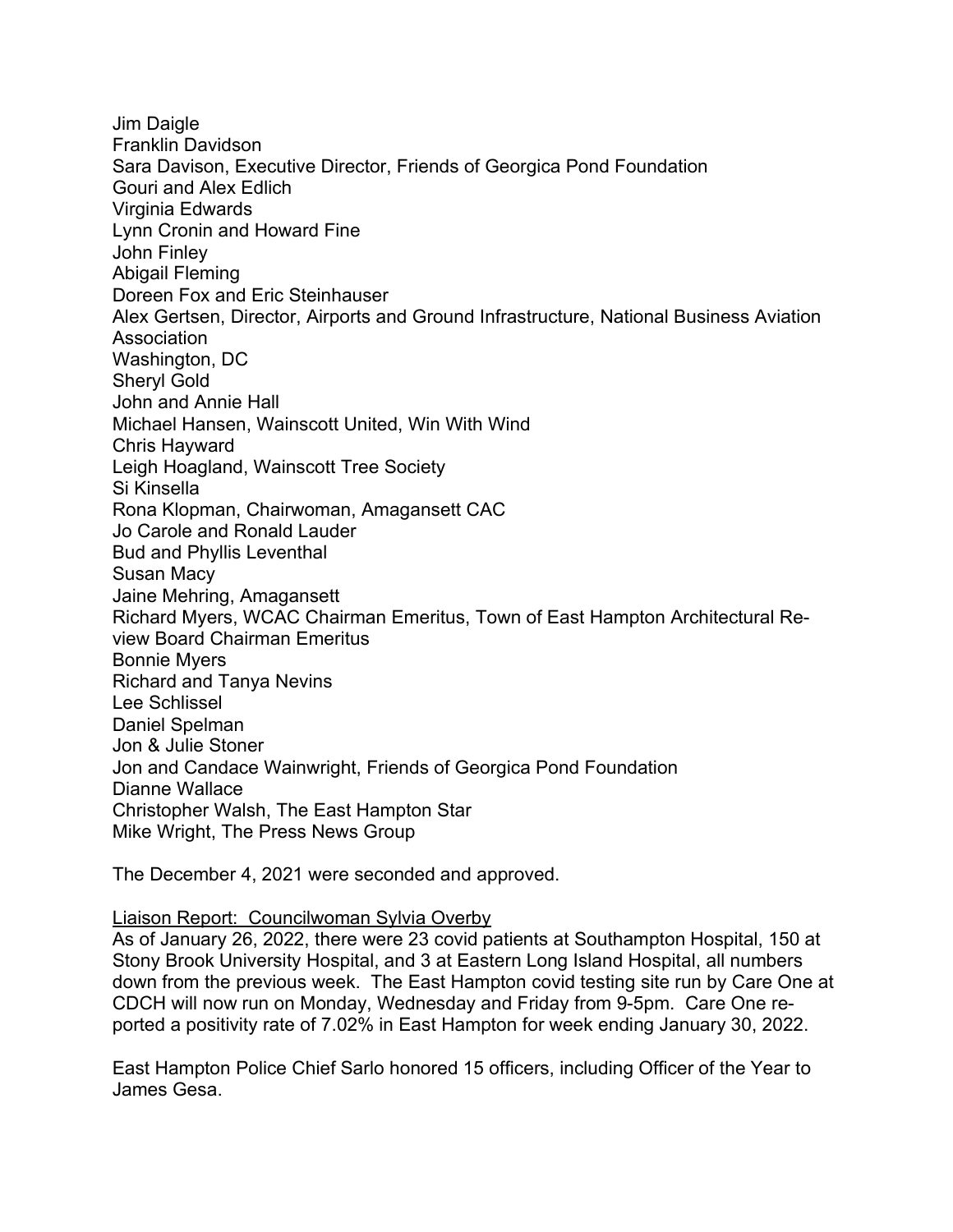165 rooftop solar systems have been installed since Energize East Hampton's inception in 2016, 63 of which were completed in 2021.

The Elaine de Kooning House and Studio has been listed on the National Register of Historic Places.

The Town received a letter from the FAA after it had been sent to airport interests and the press. In this letter, the FAA stated that it may take up to two years to verify whether it's safe or not to reopen. The Town intends to move forward with option #2, which will offer flexibility needed to run a private use airport. The Town Board has responded to the letter. The press release can be found on the Town's website.

Questions were raised about the PFAS contamination at the airport. Councilwoman Overby indicated that the affected 47 acres will be cleaned up. It was asked if the Town has posted communications between the Town and the FAA and when will the Town post rules and regulations? Also questioned was the procedure of granting permissions without a tower.

### Playing Fields

There was discussion regarding the relocation of the playing fields from the current location on Pantigo Place to Stephen Hand's Path to accommodate the construction of the Stony Brook Southampton Hospital emergency center. Soccer fields and volleyball courts are already located there, and the new ballfields would be upgraded to include dugouts, bleacher seating and scoreboards. There is considerable concern about plans to use artificial turf. It was noted that the area has been devasted by the Southern Pine Beetle. Member Liberatore asked if there will be stadium or nighttime lighting. Councilwoman Overby indicated that there would be new dark sky compliant LED lighting. It was asked if this will affect the trail system. Sara Davison has concerns about clearing the pine barrens, necessary for the ecosystem and an overreaction to the pine beetle. There was discussion about the amount of use of the soccer fields which do see considerable activity. Councilwoman Overby indicated that residents could volunteer to help with maintenance.

#### Beach Parking

Surveys are available. It was suggested that the ROW on the western side could be cleared a bit. Different layouts are being considered and Councilwoman Overby indicated that the town would propose a layout. Suggestions included an area for k turns, parking for residents only, designated parking for larger commercial vehicles and more bike racks. Member Liberatore mentioned the flooding issues at the parking lot each time it rains. There are similar parking space issues at Town Line Rd. and ROW clearing is an issue. Chair Logan Gluck pointed out the need for spring cleaning and cleanup of electrical pieces. The poor condition of the roads was noted, especially potholes along Beach Lane. Member Solomon wondered about using seasonal help to aid with parking and mentioned that he has seen close calls. Also suggested was using a